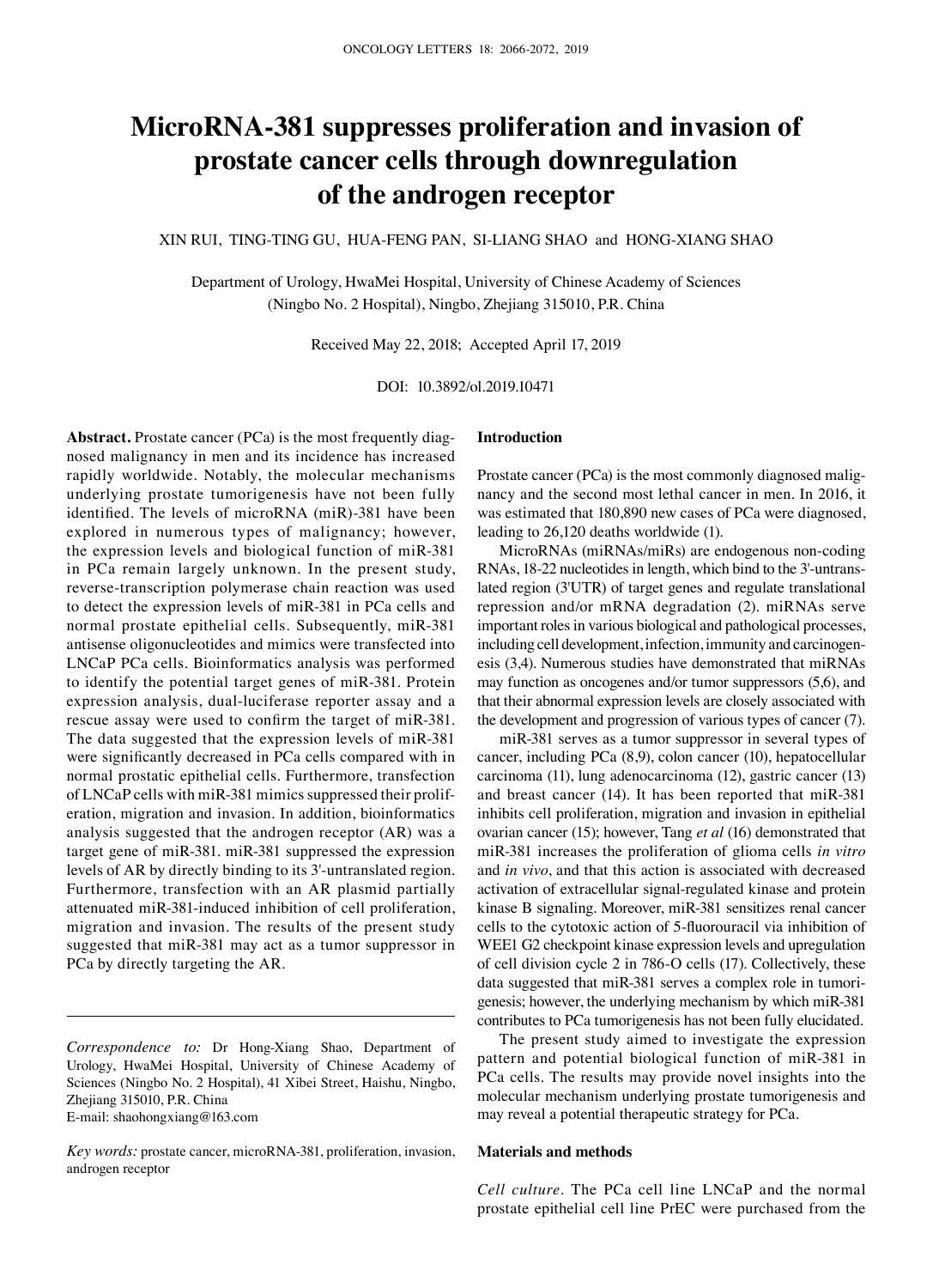American Type Culture Collection (Manassas, VA, USA). Cells were cultured in Dulbecco's modified Eagle medium (Gibco; Thermo Fisher Scientific, Inc., Waltham, MA, USA) supplemented with 10% fetal bovine serum (FBS; Gibco; Thermo Fisher Scientific, Inc.) and 1% penicillin-streptomycin (Gibco; Thermo Fisher Scientific, Inc.) at 37˚C in a humidified atmosphere containing  $5\%$  CO<sub>2</sub>.

*RNA isolation and reverse‑transcription quantitative poly‑ merase chain reaction (RT‑qPCR).* Total RNA was extracted from the cell lines using TRIzol® (Invitrogen; Thermo Fisher Scientific, Inc.). cDNA was synthesized and amplified using the Transcript First‑strand cDNA Synthesis SuperMix (Beijing TransGen Biotech Co., Ltd., Beijing, China) in accordance with the manufacturer's protocol. PCR was performed using a TaqMan Universal PCR Master Mix kit (Applied Biosystems; Thermo Fisher Scientific, Inc.) in an Applied Biosystems 7500 system (Thermo Fisher Scientific, Inc.). Thermocycling conditions were as follows: 95˚C for 10 min, followed by 40 cycles of 95˚C for 15 sec, and 60˚C for 1 min. The small nuclear RNA U6 was used as an internal control. The primers used for RT-PCR were as follows: miR‑381: 5'‑AGTCTATACAAGGGCAAGCTCTC‑3' (forward primer) and 5'‑ATCCATGACAGATCCCTACCG‑3' (reverse primer); U6snRNA: 5'‑CGCAAGGAUGACACGCAA AUUCGUGAAGCGUUCCAUAUUUUU‑3'. Gene expression was normalized to U6 and fold changes were estimated using the relative quantification ( $2^{-\Delta\Delta Cq}$ ) method (18). All reactions were performed in triplicate.

*Cell transfection.* Hsa‑miR‑381 mimic (Sense: 5'‑UAUACA AGGGCAAGCUCUCUGUTT‑3'; anti‑sense: 5'‑ACAGAGAGC UUGCCCUUGUCGCTT‑3'), miR‑381 antisense (5'‑ACAGAG AGCUUGCCCUUGUAUA‑3') and miR‑381 negative control (5'‑AUCAUCUAUACUGUAAGUAC‑3') oligonucleotides were chemically synthesized by Shanghai GenePharma Co., Ltd. (Shanghai, China). For transient transfection,  $1x10^5$  LNCaP cells were seeded in 6‑well plates, cultured to 70‑80% confluence and transfected with Lipofectamine® 2000 (Invitrogen; Thermo Fisher Scientific, Inc.), according to the manufacturer's protocol. The final concentration of miR‑381 mimic, miR‑381 antisense (anti-miR-381) or miR-381 scramble (miR-NC) in the transfection system was 100 nM. At 24 h following transfection, the cells were used for the subsequent experiments.

*Cell proliferation.* LNCaP cells proliferation was evaluated using the MTT assay. A total of  $5x10^3$  LNCaP cells were seeded into each well of a 96-well plate and incubated for 24, 48 or 72 h. Subsequently, 20  $\mu$ 1 0.5 mg/ml MTT solution (dissolved in DMSO) was added to each well. Following removal of the medium, the absorbance was measured using a spectrophotometer at a wavelength of 570 nm (Thermo Fisher Scientific, Inc.).

*Cell apoptosis.* The induction of apoptosis was measured using flow cytometry. The LNCaP cells were harvested, washed twice with ice-cold PBS, and then resuspended in 1x binding buffer (Invitrogen; Thermo Fisher Scientific, Inc.) at a concentration of  $6x10^5$  cells/ml. 100  $\mu$ l of the solution (6x10<sup>4</sup> cells) was then transferred to a 5 ml culture tube. The cells were then incubated with  $5 \mu$ l Annexin V-fluorescein isothiocyanate (BD Biosciences, San Jose, CA, USA) and  $5 \mu$ l of 1 mg/ml propidium iodide (PI) at room temperature in the dark for 15 min. Following the incubation period, 400  $\mu$ l of 1X binding buffer was added to each sample and the samples were analyzed using a FACSCalibur flow cytometer (BD Biosciences, San Jose, CA, USA). The results were obtained by analyzing the data with FlowJo software (version 7.6.1; FlowJo, LLC, Ashland, OR, USA). All assays were repeated three times.

*Transwell assay.* The migratory and invasive abilities of LNCaP cells were assayed using Transwell chamber (Corning Inc., Corning, NY, USA). For the migration assays,  $1x10<sup>5</sup>$  cells were plated in the top chamber containing a non-coated membrane. The cells were plated in the serum-free medium and medium (Invitrogen; Thermo Fisher Scientific, Inc.) supplemented with 10% FBS was used as a chemoattractant in the lower chamber. For invasion assays, the filters were precoated with Matrigel (BD Biosciences) in the upper chamber prior to cell seeding. Subsequently,  $2x10<sup>4</sup>$  cells were seeded into the upper chamber and the lower chamber was filled with culture medium supplemented with 10% FBS. The cells were incubated at 37˚C in a tissue culture incubator with  $5\%$  CO<sub>2</sub>. After 16 h, cells that had migrated and invaded to the lower membrane surface were fixed with 4% paraformaldehyde (Beijing Solarbio, Science & Technology Co., Ltd., Beijing, China) for 10 min and stained with 0.1% crystal violet for 10 min at room temperature. Migratory/invasive cells in five random fields were counted using a light microscope (Olympus Soft Imaging Solutions GmbH, Münster, Germany). Three independent experiments were conducted for each assay.

*Bioinformatics analysis.* Potential target genes of miR‑381 were predicted and analyzed using TargetScan 6.2 (www.targetscan. org) and miRanda (http://www.microrna.org/microrna/home. do) (19,20).

*Western blot analysis.* LNCaP cells were harvested and lysed in radioimmunoprecipitation assay buffer (150 mM NaCl, 50 mM Tris‑HCl, 1% NP‑40; pH 7.5). The Bradford assay (Bio‑Rad Laboratories, Inc., Hercules, CA, USA) was used to determine protein concentration. Equal amounts (50  $\mu$ g) of protein were separated via SDS‑PAGE on an 8% gel and transferred onto a nitrocellulose membrane (EMD Millipore, Billerica, MA, USA). After blocking with 10% non-fat dry milk in Tris-buffered saline for 1 h at room temperature, the membranes were incubated overnight with anti-androgen receptor (AR) antibodies (cat. no. sc-7305; dilution, 1:500; Santa Cruz Biotechnology, Inc., Dallas, TX, USA) at 4˚C, followed by horseradish peroxidase‑conjugated goat anti‑rabbit secondary antibodies (cat. no. 7074; dilution, 1:1,000; Cell Signaling Technology, Inc., Danvers, MA, USA) for 1 h at room temperature. The signals were detected using the SuperSignal West Pico Chemiluminescent Substrate kit (Pierce; Thermo Fisher Scientific, Inc.) according to the manufacturer's protocol. Protein levels were normalized to total GAPDH, using a monoclonal anti-GAPDH antibody (cat. no. sc-293335; dilution, 1:1,000; Santa Cruz Biotechnology, Inc.).

*Dual‑luciferase reporter assay.* The 3'‑untranslated region (3'‑UTR) of the AR that was predicted to interact with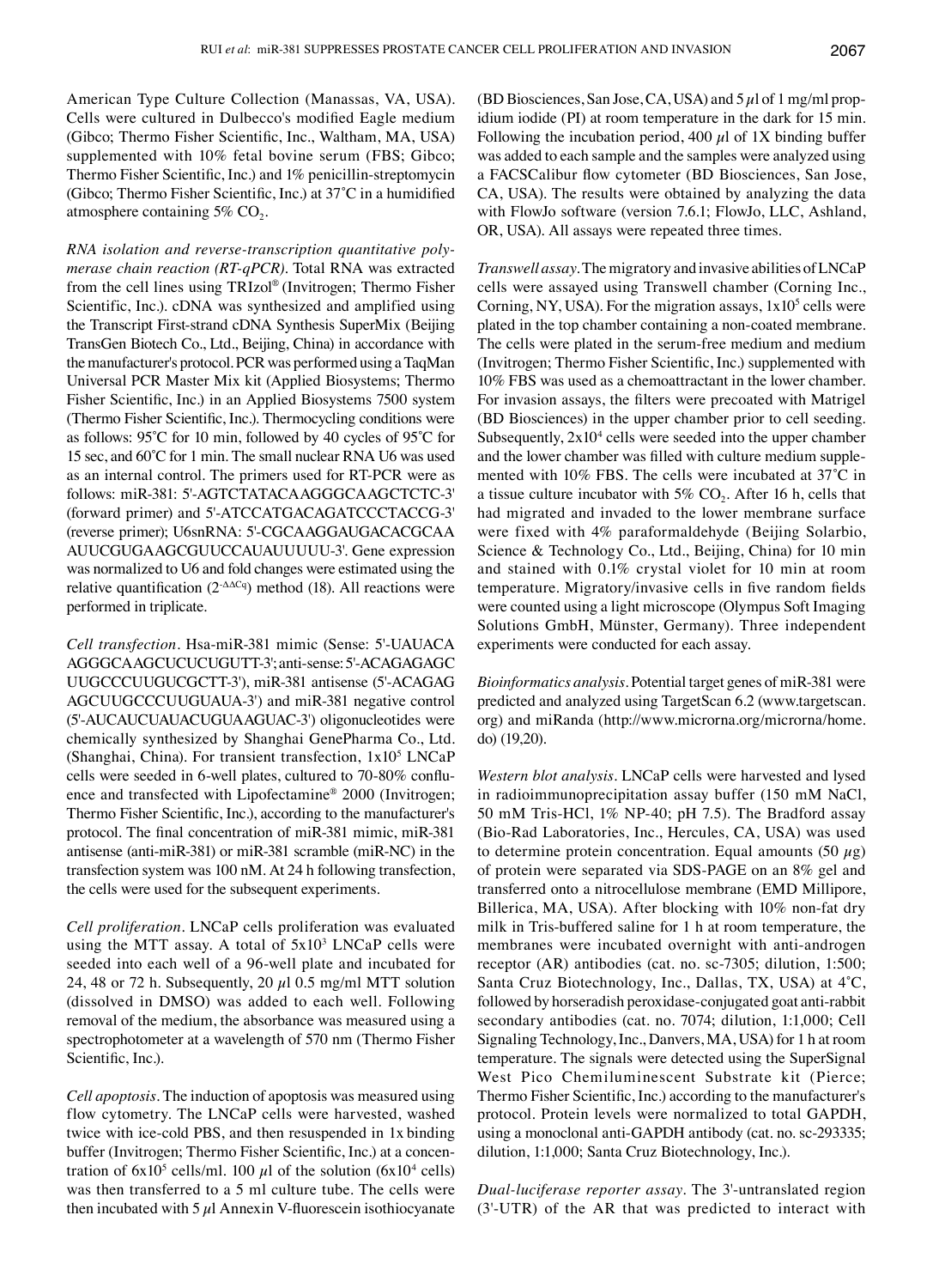

Figure 1. Expression levels of miR-381 in PCa cells. (A) miR-381 expression levels were determined by RT-qPCR in the PCa cell line LNCaP and the normal prostate epithelial cell line PrEC. \*\*\*P<0.001 vs. PrEC (B) RT-qPCR was used to confirm the successful transfection of miR-381 antisense and miR-381 mimics. \*\*P<0.01 vs. miR‑NC group; \*\*\*P<0.001 vs. miR‑NC group. miR, microRNA; NC, negative control; PCa, prostate cancer; RT‑qPCR, reverse‑transcription polymerase chain reaction.

miR‑381 was amplified and inserted into pMIR‑Report Luciferase vector (Ambion; Thermo Fisher Scientific, Inc.). Mutations within potential miR-381-binding sites were generated by nucleotide replacement. The 20 ng reporter vectors, 1 ng pRL-TK *Renilla* plasmid (Promega Corporation, Madison, WI, USA) and 20 nM miR‑381 mimic or negative control were transiently co-transfected into  $1x10^6$  cells using Lipofectamine® 2000. After 24 h, the activities of firefly luciferase and *Renilla* luciferase in the cell lysates were measured with the Dual-Luciferase reporter assays (Promega Corporation, Madison, WI, USA), and values for cells with reporter genes containing the wild‑type AR 3'‑UTR were set equally to 1. Each experiment was repeated three times.

*Co‑transfection of cells with miR‑381 and AR.* AR DNA sequences were amplified from LNCaP cell cDNA by PCR, then subcloned into the pcDNA3.1+ vector (Invitrogen; Thermo Fisher Scientific, Inc.) and verified by DNA sequencing (Shanghai GenePharma Co., Ltd., Shanghai, China). Primers for the amplification were as following: Forward: 5'‑AAGCTT TACTCCTCTGCAGTGCCTTG‑3'; reverse: 5'‑GGATCC ACTGGGCCATATGAGGATCA‑3'. miR‑381 mimics/mimic control (50 nM) and the pc-AR plasmids (0.25  $\mu$ g) were co-transfected into cultured  $1x10<sup>5</sup>$  LNCaP cells using Lipofectamine® 2000 (Invitrogen; Thermo Fisher Scientific, Inc.) and incubated for 48 h. After 48 h, the cells were used for the subsequent experiments.

*Statistical analysis.* Data are presented as the mean ± standard deviation from at least three independent experiments. Statistical analysis was performed by SPSS software (version 13.0; SPSS, Inc., Chicago, IL, USA). Comparisons between two groups were performed using Student's t‑test. The differences among three or more groups were compared by one-way analysis of variance followed by the least significant difference post hoc test. P<0.05 was considered to indicate a statistically significant difference.

# **Results**

*Downregulation of miR‑381 in PCa cells.* To examine the function of miR‑381 in the malignant transformation of prostate epithelial cells, its expression levels were analyzed in the PCa cell line LNCaP and the normal human prostate epithelial cell line PrEC. The expression levels of miR‑381 in LNCaP cells were ~38.83% lower than those detected in the PrEC cells (Fig. 1A), indicating that miR‑381 was downregulated in PCa cells.

*miR‑381 suppresses the proliferation of PCa cells.* To clarify the role of miR‑381 in PCa progression, miR‑381 antisense oligonucleotides and mimics were transfected into LNCaP cells. The cells were further assessed in terms of their proliferative and apoptotic activities. Successful transfection of miR‑381 antisense oligonucleotides and mimics was confirmed by RT‑qPCR (Fig. 1B). Overexpression of miR‑381 significantly inhibited cell proliferation (Fig. 2A) and increased apoptosis of LNCaP cells (Fig. 2B and C), whereas the opposite results were observed when miR-381 was silenced. Therefore, these results suggested that overexpression of miR‑381 may inhibit PCa cell proliferation and promote apoptosis *in vitro*.

*miR‑381 inhibits migration and invasion of PCa cells.* The role of miR‑381 in PCa cell migration and invasion was investigated. miR‑381 oligonucleotides and mimics were transfected into PCa cells. Overexpression of miR‑381 inhibited the migratory and invasive activities of PCa cells compared with the corresponding activities of the cells in the control group (Fig. 2D and E). In addition, with decreasing expression of miR‑381, the migration and invasion of PCa cells was attenuated (Fig. 2D and E).

*miR‑381 directly targets AR.* The aforementioned results suggested that miR‑381 may act as a tumor suppressor in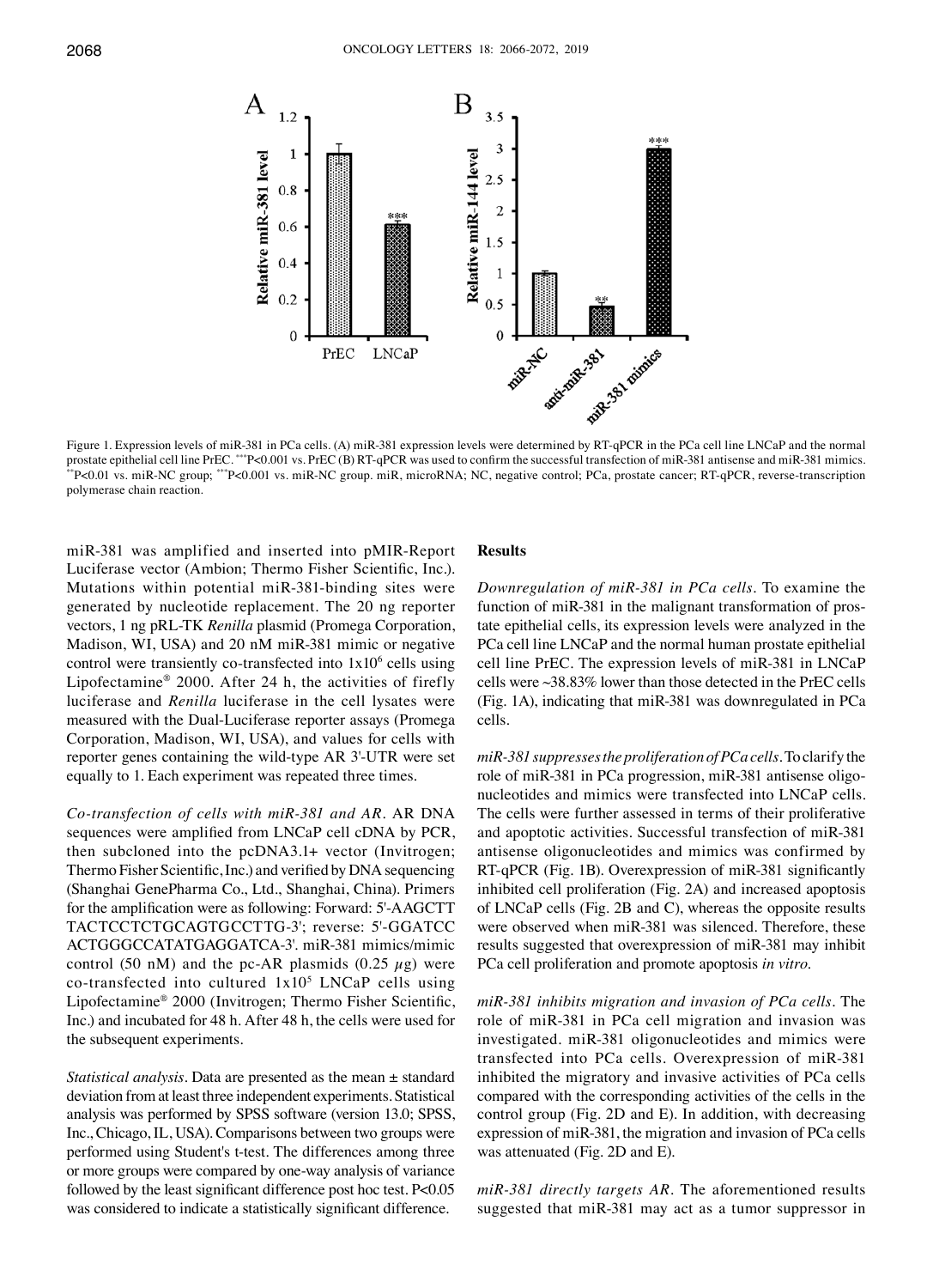

Figure 2. miR‑381 suppressed the proliferation, migration and invasion of PCa cells. (A) MTT assay was performed to examine LNCaP cell proliferation. (B and C) Flow cytometry was performed to detect the apoptotic rate of LNCaP cells. (D) Migration assay of LNCaP cells transfected with miR-NC, anti-miR-381 or miR-381 mimics. (E) Invasion assay of LNCaP cells transfected with miR-NC, anti-miR-381 or miR-381 mimics. \*P<0.05, \*\*P<0.01, \*\*\*P<0.001 compared with miR‑NC. FITC, fluorescein isothiocyanate; miR, microRNA; NC, negative control; OD, optical density; PI, propidium iodide.

PCa. Consequently, the putative target genes of miR‑381 were investigated using TargetScan and miRanda. Excitingly, the results revealed that there were consequential pairs between miR‑381 and 3'UTR of AR. A sequence analysis revealed that the putative targeting site of miR‑381 was located at nt 1508‑1519 of the AR 3'UTR (Fig. 3A), indicating that AR may be a regulatory target of miR‑381 and was selected for subsequent investigation (Fig. 3A). Overexpression of miR‑381 decreased AR expression levels, whereas inhibition of miR‑381 increased the protein expression levels of AR (Fig. 3B), suggesting that the AR was a target gene of miR‑381. To further confirm that the AR is a direct target of miR‑381, a dual-luciferase reporter assay was performed. Overexpression of miR‑381 significantly suppressed the luciferase activity of wild-type AR 3'UTR. This effect was fully reversed when the potential miR‑381 binding site was mutated (Fig. 3C).

*AR overexpression partially reverses the tumor‑suppressive effects of miR‑381.* To further verify the interaction between miR‑381 and the AR, this study investigated whether overexpression of AR rescued PCa cells from the inhibitory effects of miR‑381. Successful transfection of an AR plasmid was confirmed by western blot analysis (Fig. 4A). Furthermore, transfection with the AR plasmid reversed the effects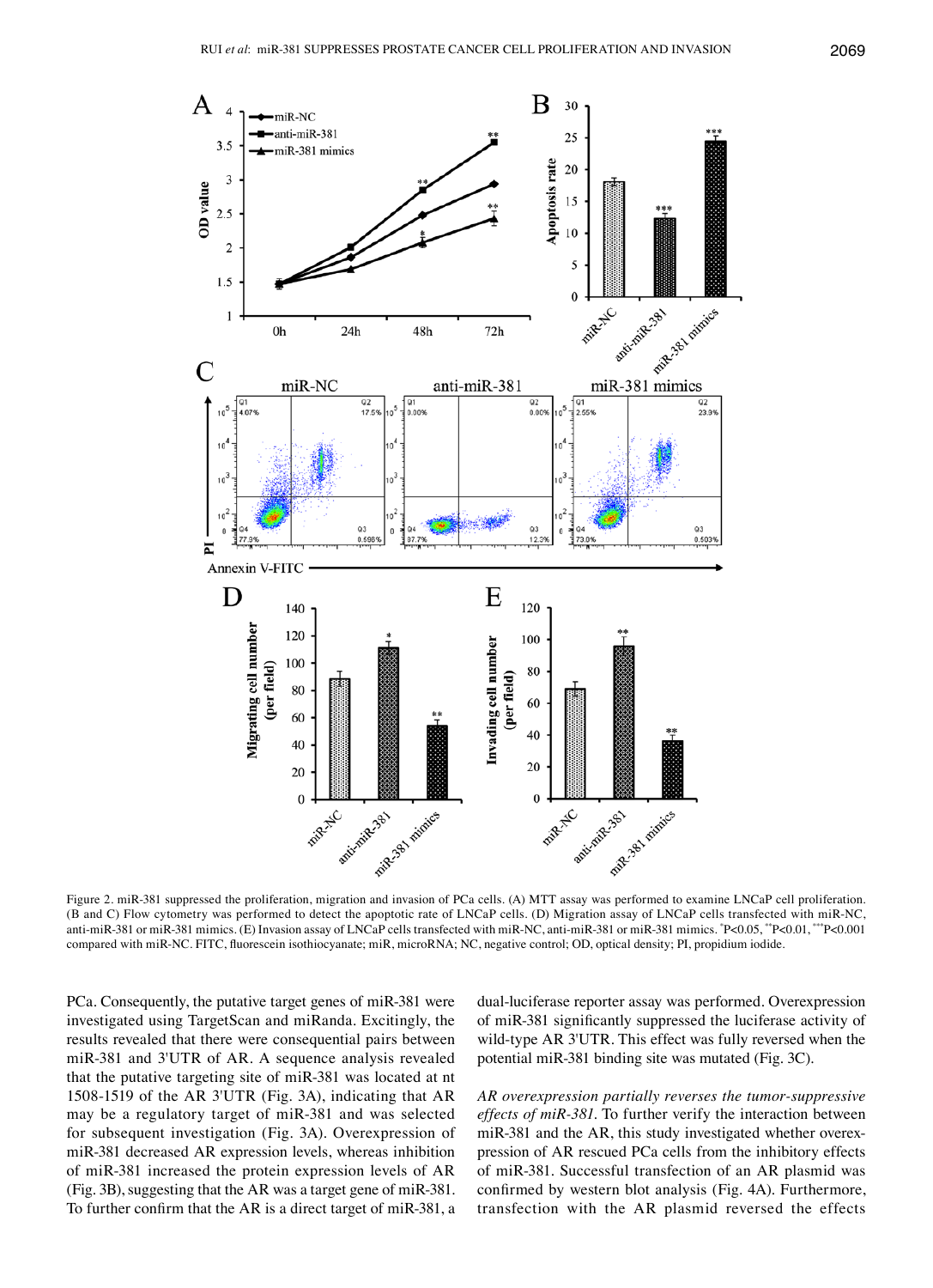

Figure 3. AR is a direct target gene of miR‑381. (A) Schematic diagram of a highly conserved miR‑381 binding site in the AR 3'UTR. (B) Protein expression levels of AR in LNCaP cells transfected with miR-NC, anti-miR-381 or miR-381 mimics, as determined by western blot analysis. (C) Luciferase activity of the WT and mutant AR 3'UTR co-transfected with miR-NC and miR-381 mimics. \*\*P<0.01 compared with miR-NC. AR, androgen receptor; miR, microRNA; mut, mutant; NC, negative control; UTR, untranslated region; WT, wild-type.



Figure 4. AR overexpression partially reverses the tumor suppressive effects of miR‑381. (A) LNCaP cells were transfected with miR‑381 mimics with/without AR overexpression plasmid. (B) AR expression was enhanced in cells transfected with miR-381 mimics and AR overexpression plasmid. (C) MTT, (D) migration and (E) invasion assays were performed to measure the proliferation, migration and invasion of LNCaP cells transfected with miR‑381 mimics with or without AR. \*P<0.05, \*\*P<0.01 compared with miR-NC; \*P<0.05, \*\*P<0.01 compared with miR-381 mimics. AR, androgen receptor; miR, microRNA; NC, negative control; OD, optical density.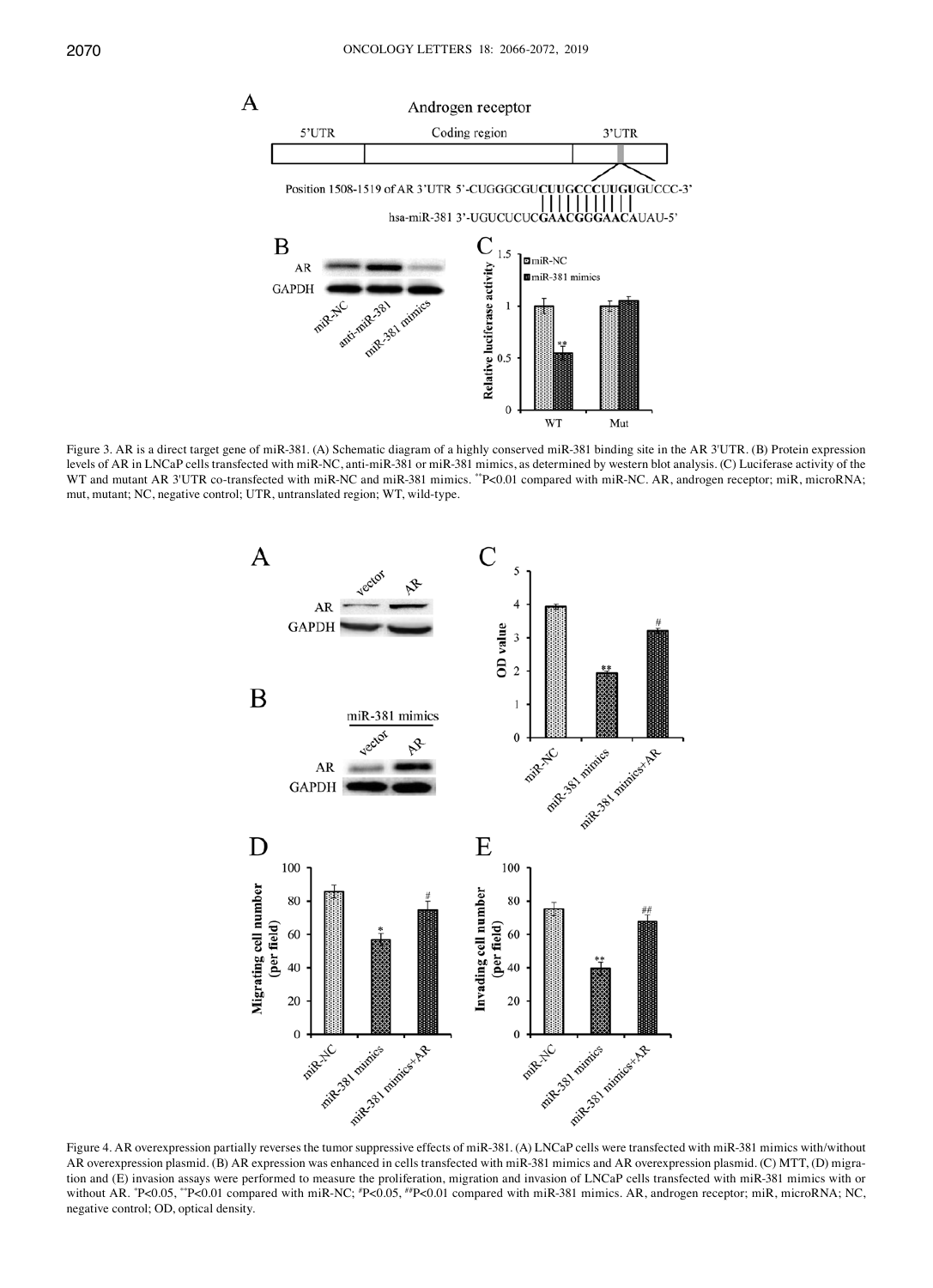of miR‑381 overexpression on AR expression (Fig. 4B). Furthermore, overexpression of AR significantly attenuated the tumor suppressive effects of miR-381, highlighting the importance of the AR for the action of miR‑381 in cell proliferation, migration and invasion (Fig. 4C‑E).

# **Discussion**

It is well known that a number of miRNAs are involved in prostate tumorigenesis (21,22). In the present study, miR‑381 was significantly downregulated in PCa cells compared with in normal prostate epithelial cells. Furthermore, overexpression of miR‑381 suppressed the proliferation, migration and invasion of PCa cells, suggesting that miR‑381 may serve a role as a potential tumor suppressor in PCa.

miR‑381 has attracted attention for its role in carcinogenesis and cancer treatment. Several studies have demonstrated that miR‑381 functions as a tumor suppressor, and is able to suppress tumor growth and progression in colon cancer, ovarian cancer and renal carcinoma (10,15,23). Zhang *et al* (11) demonstrated that miR‑381 may serve as a novel tumor suppressor that decreases hepatocellular carcinoma growth and invasion by targeting liver receptor homolog-1. Xue *et al* (14) suggested that miR‑381 serves a major role in breast cancer growth, epithelial-mesenchymal transition (EMT) and metastasis by targeting C‑X‑C chemokine receptor 4. In addition, the restoration of miR‑381 significantly inhibits the invasion and migration of colorectal cancer cells and the EMT (24). Conversely, loss of miR‑381 expression predicts poor prognosis in lung adenocarcinoma (12). Furthermore, miR‑381 is aberrantly downregulated in human myelogenous leukemia (K562/ADM) cells, whereas overexpression of miR‑381 is correlated with reduced expression of the multidrug resistance protein 1 and increased drug uptake by cells (25). These findings suggest that miR‑381 may target different genes in various cell types, contributing to different biological processes. Notably, it has been reported that the expression levels of miR‑381 are reduced in PCa (8,9). Nevertheless, the biological function and the underlying mechanism of miR‑381 in PCa remain unclear. The current study identified miR‑381 as a potential tumor suppressor in PCa cells.

In order to elucidate the molecular mechanisms involved in miR‑381‑mediated inhibition of cell proliferation, migration and invasion, the AR was selected for further analysis as it was identified as one the predicted target genes of miR‑381. The AR is a steroid hormone-activated transcription factor that belongs to the steroid/nuclear receptor superfamily (26). This receptor controls the growth and differentiation of the normal prostate gland, and serves an important role in the development and progression of castration-resistant PCa (27). Although androgens are the primary ligand for the AR, additional factors such as interleukin-6, transcriptional intermediary factor 2 may contribute to its abnormal activation in their absence (28,29). The AR regulates downstream target genes and alters various cell functions, including cell proliferation, cell cycle progression and apoptosis (30‑32). It has been reported that the AR serves a central role in the development and progression of androgen‑independent PCa via multiple mechanisms (33). Therefore, it is essential to examine the effective inhibition of the expression and function of the AR, so as to prevent the development of PCa. In the present study, overexpression of miR‑381 reduced the expression levels of AR. Bioinformatics analysis revealed binding sites for the miR‑381 seed sequence in the 3'UTR of AR. Deletion mutagenesis and a dual-luciferase reporter gene assay demonstrated that the predicted miR‑381 target sites in the 3'UTR of AR were functional. Furthermore, the present study indicated that miR‑381 effectively decreased the protein expression levels of AR, whereas inhibition of miR‑381 revealed opposite results. Finally, overexpression of AR partially reversed miR‑381‑induced inhibition of PCa cell proliferation, migration and invasion. Future studies are required to explore other target genes of miR‑381 that may be involved in PCa.

In conclusion, the present study highlighted the roles of miR‑381 in terms of its ability to suppress growth, migration and invasion of PCa cells by directly targeting the AR. These findings suggested that miR‑381 may act as a tumor suppressor in PCa, and may serve as a novel therapeutic target.

# **Acknowledgements**

The authors would like to thank Dr Huizhi Zhang (Ningbo Diagnostic Pathology Center) for assistance with the Transwell assay.

# **Funding**

The present work was supported by the Hospital Foundation of the HwaMei hospital, University of Chinese Academy of Sciences (Ningbo No. 2 Hospital) (grant no. 2018HMKY36).

#### **Availability of data and materials**

The datasets used and/or analyzed during the current study are available from the corresponding author on reasonable request.

# **Authors' contributions**

XR, TTG and HXS conceived the study and revised the manuscript. XR, HFP and SLS wrote the main text and prepared all of the figures. XR performed all the experiments. HXS provided funding support. All authors reviewed the manuscript. All authors read and approved the final manuscript.

#### **Ethics approval and consent to participate**

Not applicable.

#### **Patient consent for publication**

Not applicable.

# **Competing interests**

The authors declare that they have no competing interests.

#### **References**

1. Siegel RL, Miller KD and Jemal A: Cancer statistics, 2016. CA Cancer J Clin 66: 7‑30, 2016.